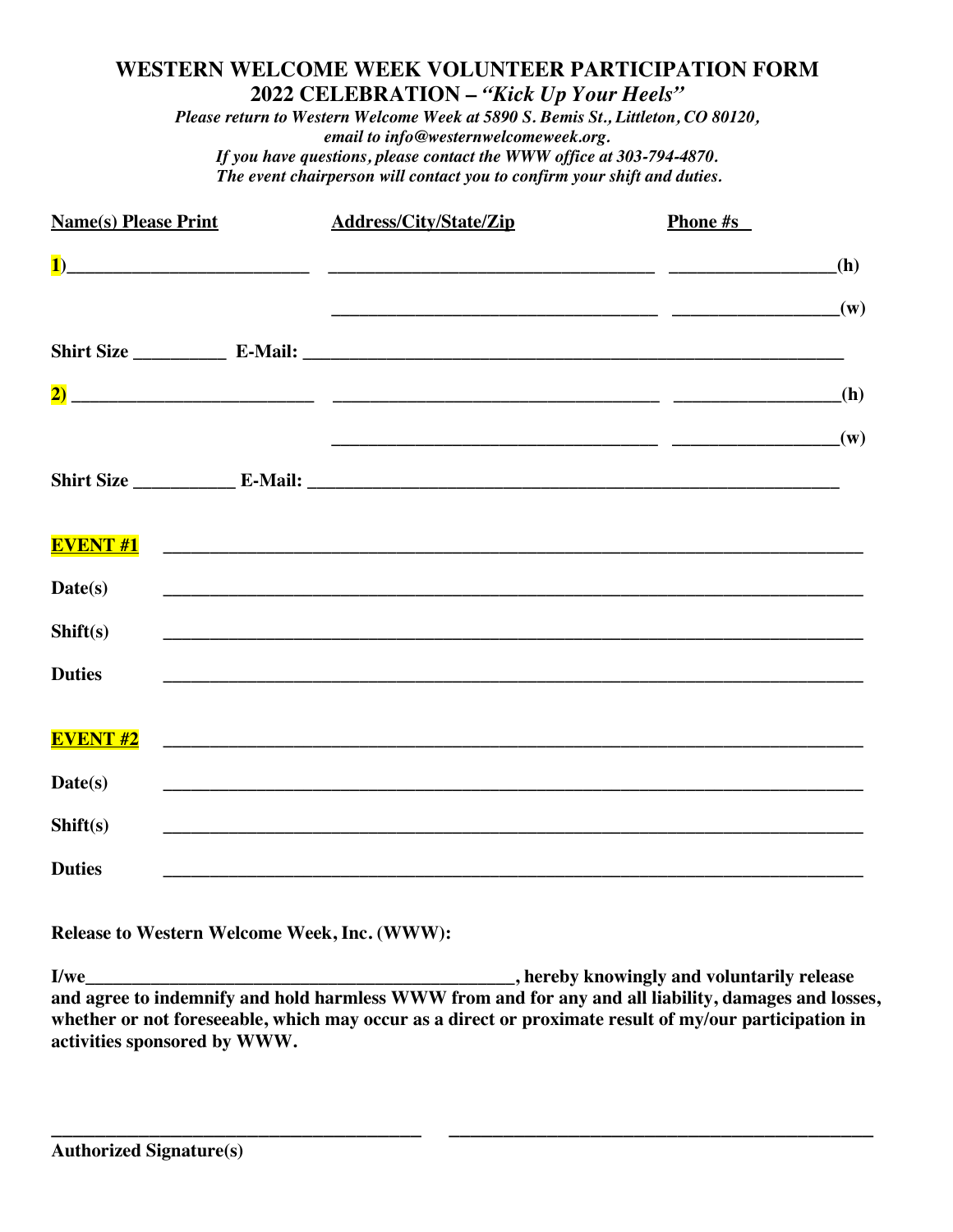# **WESTERN WELCOME WEEK VOLUNTEER OPPORTUNITIES – 2022**

## *WWW OFFICE ASSISTANCE* **– March through August – 5890 S. Bemis St.**

**Duties:** Clerical, phones, computer input, mailings, deliver brochures/posters, etc. **Shifts:** Hours Vary

## *WWW PANCAKE BREAKFAST* **- Sunday, August 14 – Geneva Park (upper level)**

**Duty:** Pancake Batter Makers **Shift:** 7:00am to 9:30am **o**r 9:15am to 11:45am

**Duty:** Pancake Flippers **Shift:** 7:00am to 9:30am **or** 9:15am to 11:45am

**Duty:** Sausage Cookers **Shift:** 7:00am to 9:30am **or** 9:15am to 11:45am

**Duty:** Food Runners **Shift:** 7:00am to 9:30am **or** 9:15am to 11:45am

**Duty:** Butter & Syrup Servers **Shift:** 7:00am to 9:30am **or** 9:15am to 11:45am

**Duty:** Coffee Captain **Shift:** 7:00am to 9:30am **or** 9:15am to 11:45am

**Duty:** Servers **Shift:** 7:00am to 9:30am **or** 9:15am to 11:45am

**Duty:** Beverage Servers **Shift:** 7:00am to 9:30am **or** 9:15am to 11:45am

**Duty:** Ticket Sellers **Shift:** 7:00am to 9:30am **or** 9:15am to 11:45am

**Duty:** Clean Tables/Trays **Shift:** 7:00am to 9:30am **or** 9:15am to 11:45am

#### *WWW BRUCE WOLF STICK HORSE STAMPEDE* **- Sunday, August 14 – Geneva Park (upper level)**

| <b>Duties:</b> |                    |          | Set up/tear down - some heavy lifting involved |
|----------------|--------------------|----------|------------------------------------------------|
| Shifts:        | $7:30$ am – 9:00am | $\alpha$ | $10:30$ am – 11:30am                           |

**Duties:** Registration **Shifts**: 8:30am – 10:00am

## *SILENT AUCTION* **(***part of the Taste of WWW)* **- Wednesday, August 17 - Littleton City Center Courtyard**

**Duties**: Auction tables monitors, assist with closing of silent auction **Shifts:** 5:30pm - 7:00pm <u>or</u> 7pm – 8:30pm

#### *TASTE OF WWW* **- Wednesday, August 17 - Littleton City Center Courtyard**

**Duties**: Provide assistance to restaurants and distributors, i.e. water, ice, etc. **Shifts:** 5:30pm – 7:00pm <u>or</u> 6:45pm – 8:30pm

#### *CRAFT FAIR* **- Saturday, August 20 - Downtown Littleton**

| <b>Duties:</b> | Block Captains General information, assistance to crafters, direct to booth space, etc. |                                                              |  |
|----------------|-----------------------------------------------------------------------------------------|--------------------------------------------------------------|--|
| Shifts:        | 5:00am - 8:30am Crafter Set up<br>or                                                    | 4:30pm - 6:00pm Crafter Tear down                            |  |
| Duties:        | Crafter Hospitality                                                                     |                                                              |  |
| <b>Shifts:</b> | 7:30am - 9:00am - Donut/Coffee Distribution                                             | 1:00pm - 3:00pm - Cookie/Water Distribution<br><sub>or</sub> |  |

Page 1 or 2 Volunteer Opportunities